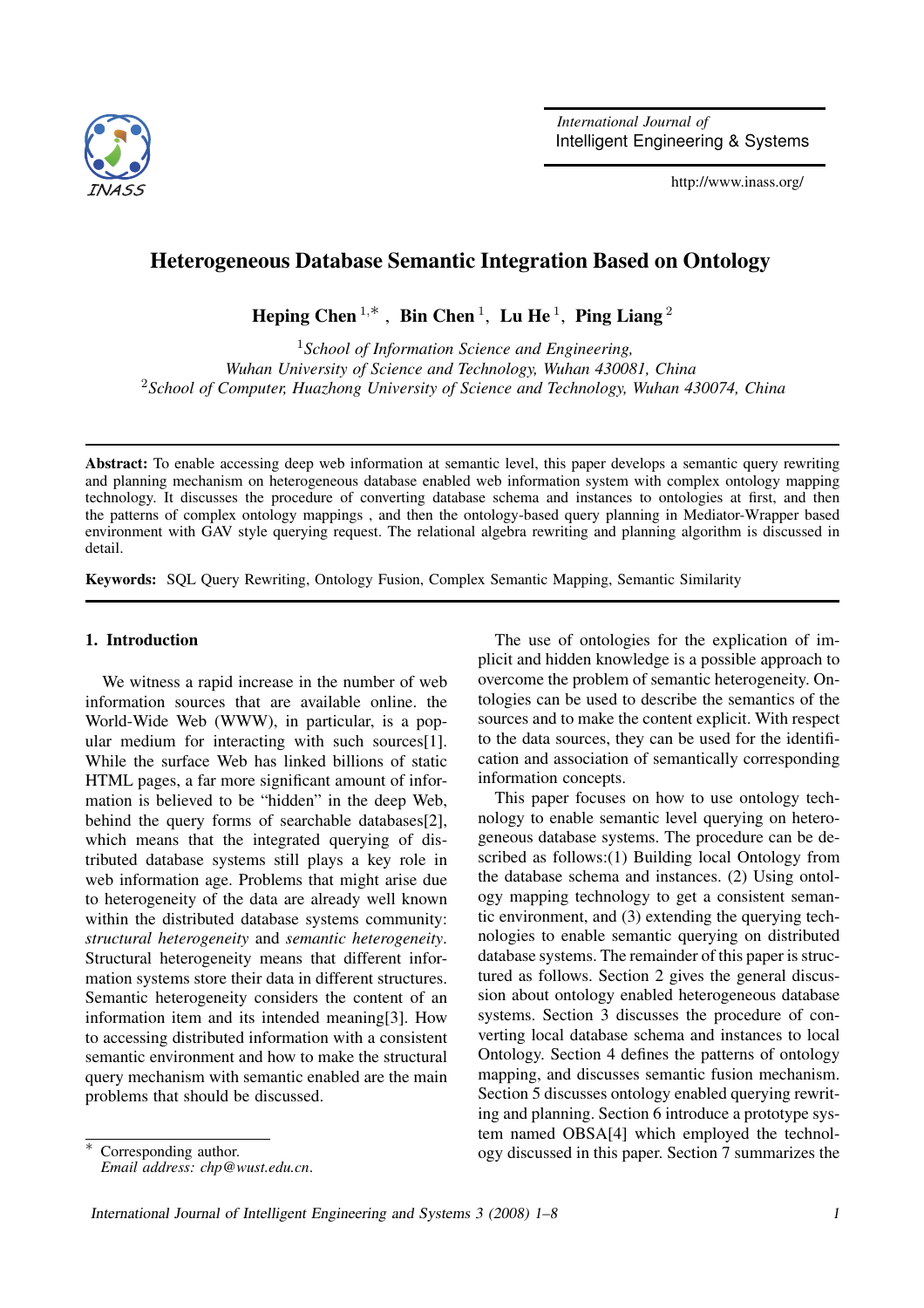

Figure 1. A mediator-based approach for Ontology Integration.

whole paper.

## 2. Semantic enabled Distributed Database Systems

In a distributed environment, every local site contains a structured or semi-structured ontology-based information source. From the view of information integration, all the local information sites can be expressed as the collections of database enabled information systems (DISs), which means it can support structural query interface. By an database enabled information system we mean  $S = (\{I_d\}, W)$ , where  ${I_d}$  is a finite set of database instances, W is the ontology based wrapper or mediator[4]. In this paper, we employ ontology to define semantic wrappers or mediators, which are used for the explicit description of the information source semantics. By an integrated database enabled information systems we mean  $PS =$  $(\{S_i\}_{i\in I}, M)$ , where I is a set of sites,  $S_i$  is an DIS for any  $i \in I$ , M is the mapping relation on the set I which can be expressed as  $M : (S_1, S_2, \ldots, S_n) \rightarrow$  $S_0$  while  $S_i$   $(1 \le i \le n)$  denotes the local DIS sites,  $S_0$  denotes the global DIS site acted as the mediator site, M denotes an integrated procedure.

This paper employs a mediator based approach to use ontology in information integration system, which can be expressed as figure 1. In this approach, the semantics of each source is described by its own ontology, a global shared ontology is built to make the local ontologies comparable with each other. The advantage of the mediator-based approach is that new sources can easily be added without modifying the mediator site. It also supports the acquisition and evolution of ontologies. The use of a shared global ontology makes the source ontologies comparable and avoids the disadvantages of multiple ontology or single ontology approaches'[3]. In this paper we will focus on the integration of local ontology to the global ontology, and discusses the semantic querying with the global and integrated ontologies. Mapping discovery between different ontologies is not the main topic we need to discuss in this paper, how to find similarities between them, how to determine which concepts and properties represent similar notions, and so on are the motivations for the researchers who focusing on this topic, a survey about this topic is discussed in paper [5].

## 3. Converting Relational Database to Local **Ontology**

#### 3.1. *Extraction database logic model*

Design of database logic model is a part of database design. Extraction is the revering process of design, so this paper adopts the reverse engineering technology to get logic model from database.

The basic principle of reverse-engineering is extracting software system's branch, otherwise hiding the detail. Then the entities extracted are used to describe the software system on the high level. Rational Rose is one kind of object-oriented visualization modeling tool with formidable reverse-engineering function[6]. It can connection database such as DB2, SQL Server, Oracle .etc, induct "Schema" and then produce the database logic model. The process is easy and quick, as soon as the database is inducted in Ration Rose, the transformation operation will automatically run, which adds database module in the module view, and produces the database logic model in the logic view with the tree structure. By unfolding the tree structure, the logic model graph is clearly showed in time. From the logic tree structure and graph, the logic relationships among various tables and views are extracted.

#### 3.2. *Converting Mechanism*

Through analyzing, the formal corresponding relationships between relational databases and OWL[7] ontology are as follows: a relational database contains several tables, a table contains several fields and records are the collection of fields' value; on the other hand, OWL ontology contains several classes, a class contains several properties and instances are the collection of property value. The formal corresponding relationships between tables, fields and records in relational databases and classes, properties and instances in OWL ontology make it possible to con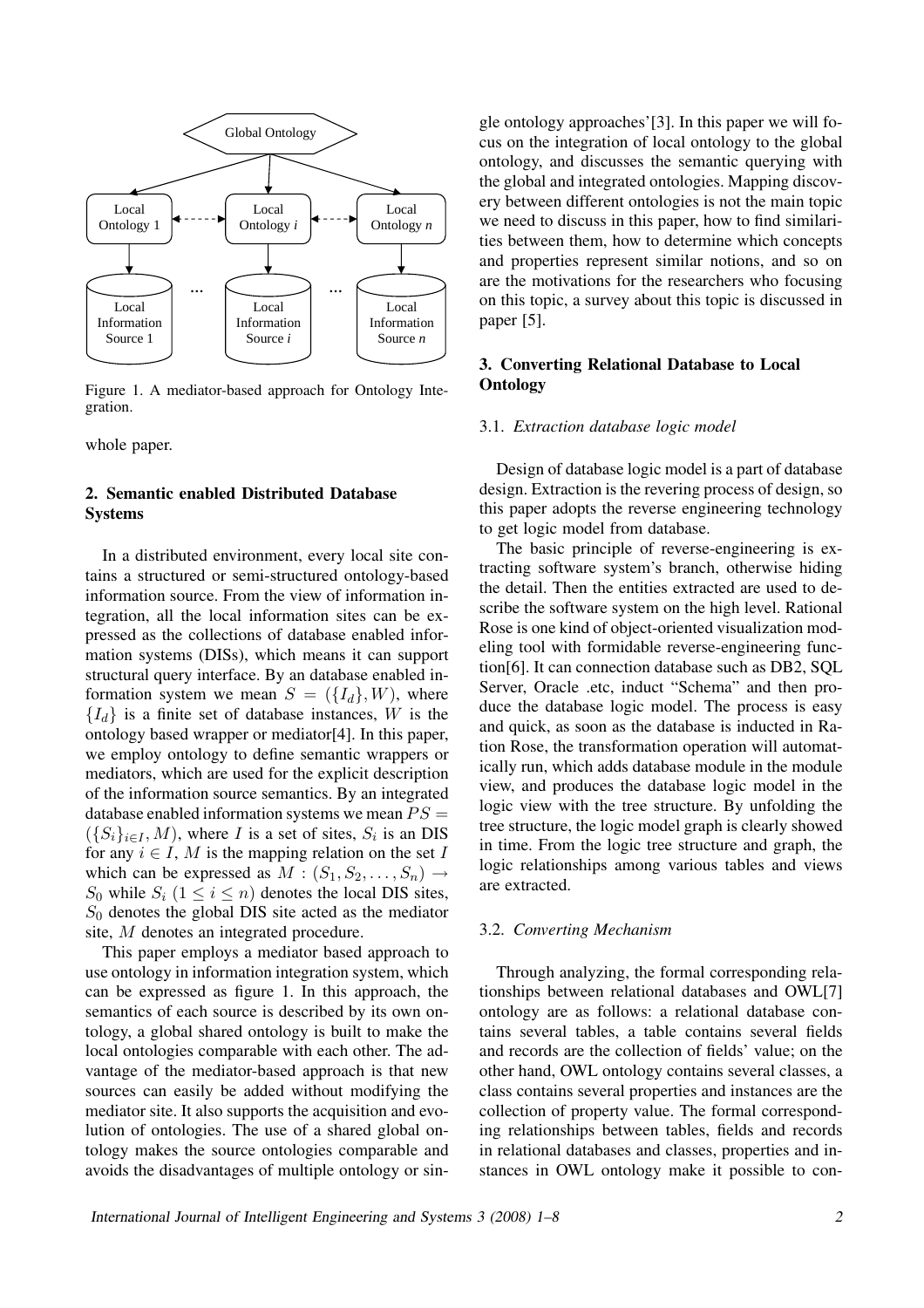vert one kind of model to another[8][9]. According to the two aspects of representation format[10] based on OWL, the conversion mechanism includes the schema conversion and data conversion.

#### 3.2.1. *Schema conversion*

There are ten conversion rules or so from database schema (database logic model) to OWL ontology schema, for saving space, author only gives part of the rules (the identifiers and functions involved are shown in Table 1:

(i) Each table  $T$  in a relational database is converted to an OWL class. The class is named after the table; the table description is correspondingly converted to the class comment. That is:

 $\forall T \in RDB \rightarrow Class(ID(T), Cmt(T)).$ 

(ii) When two tables T and  $T_{sub}$  in a relational database take part in FCR, the class converted from  $T_{sub}$  is declared as a subclass, and the one converted from T is declared as super class in OWL. That is:

 $\forall T, T_{sub} \in RDB \wedge Sub(T_{sub}, T) \rightarrow$  $SubClassOf(ID(T_{sub}), ID(T)).$ 

(iii) Given a table T in a relational database with a column F, a non-foreign key column is converted to data type property in OWL, the property is named after the column ,and column description is converted to property comment .Property domain is specified as the class converted from T, range is specified as the data type of F. That is:

 $\forall T \in RDB \land \forall F \in Field(T_f)$  $\wedge \neg IsFKev(F,T) \rightarrow$  $DatatypeProperty(ID(F), domain(ID(T)),$  $range(datatype(F)), Cmt(F)).$ 

(iv) Given two tables  $T_f$  and  $T_p$ ,  $T_f$  is associated with  $T_p$  by its foreign key F which is converted to the object property of the same name in OWL schema. Property domain is specified as the class converted from  $T$ , range is specified as the class converted from  $T_p$ . That is:

 $\forall T_f, T_n \in RDB \land \forall F \in Field(T_F)$  $\wedge IsFKey(F,T_f) \wedge Relation(F,T_f,T_p) \rightarrow$  $ObjectProperty(ID(F), domain(ID(T<sub>f</sub>)),$  $range(ID(T_p), Cmt(F))).$ 

## 3.2.2. *Data conversion*

On the basis of schema conversion, the database data can be converted to OWL ontology instances easily. Data conversion is much more direct compared to schema conversion. The process of data conversion includes the follow three steps:

| ۰,<br>$\sim$<br>× |  |
|-------------------|--|
|-------------------|--|

Identifiers and functions involved in the conversion rules

| <b>Name</b>                             | <b>Description</b>                                           |
|-----------------------------------------|--------------------------------------------------------------|
| <b>RDB</b>                              | collection of tables that belong to rela-<br>tional database |
| Field(T)                                | collection of columns that belong to<br>table T              |
| IsFKey(F,T)                             | Whether column $F$ is the foreign key<br>of table T or not   |
| Sub(T,T')                               | Table T' and T take part in FCR                              |
| Relation(T, T', F)                      | Table T is associated with T' by its<br>foreign key F        |
| ID(T/F/V)                               | Class/Property/Instance Name                                 |
| Cmt(T/F)                                | Class/Property/Instance Comment                              |
| Class(ID, Cmt)                          | Class definition                                             |
| SubClassOf(C, C')                       | Class C' is defined as subclass of class<br>C                |
| <b>DatatypeProperty</b><br>(ID,D,R,Cmt) | Data type property definition                                |
| domain(C)                               | Domain with the value of class C                             |
| range(C)                                | Range with the value of class C                              |

- (i) Mapping each database record to an OWL ontology instance and assign a unique identifier to each instance. Author takes primary key of each record as the unique identifier of corresponding instance considering that primary key is unique.
- (ii) Mapping the non-foreign key property value of database to DatatypeProperty value of OWL ontology instance.
- (iii) Foreign keys correlate two database tables, so foreign keys can be used to correlate two instances, mapping a foreign key property value to an instance, whose ObjectPorperty value is exactly the instance from the correlating primary key.

#### 4. Semantic Fusion based on Ontology

In this section, we first discuss semantic integration in general, and then discuss the semantic fusion based on complex similarity mapping and mapping patterns.

#### 4.1. *A general discussion about semantic fusion*

Different approach uses different method to map and integrate ontology, IF-Map[11] and FCA-Merge[12] are the most mature methods which have been accepted in knowledge management community widely, this paper focuses on a mediator-wrapper based distributed environment, just like FCA-Merge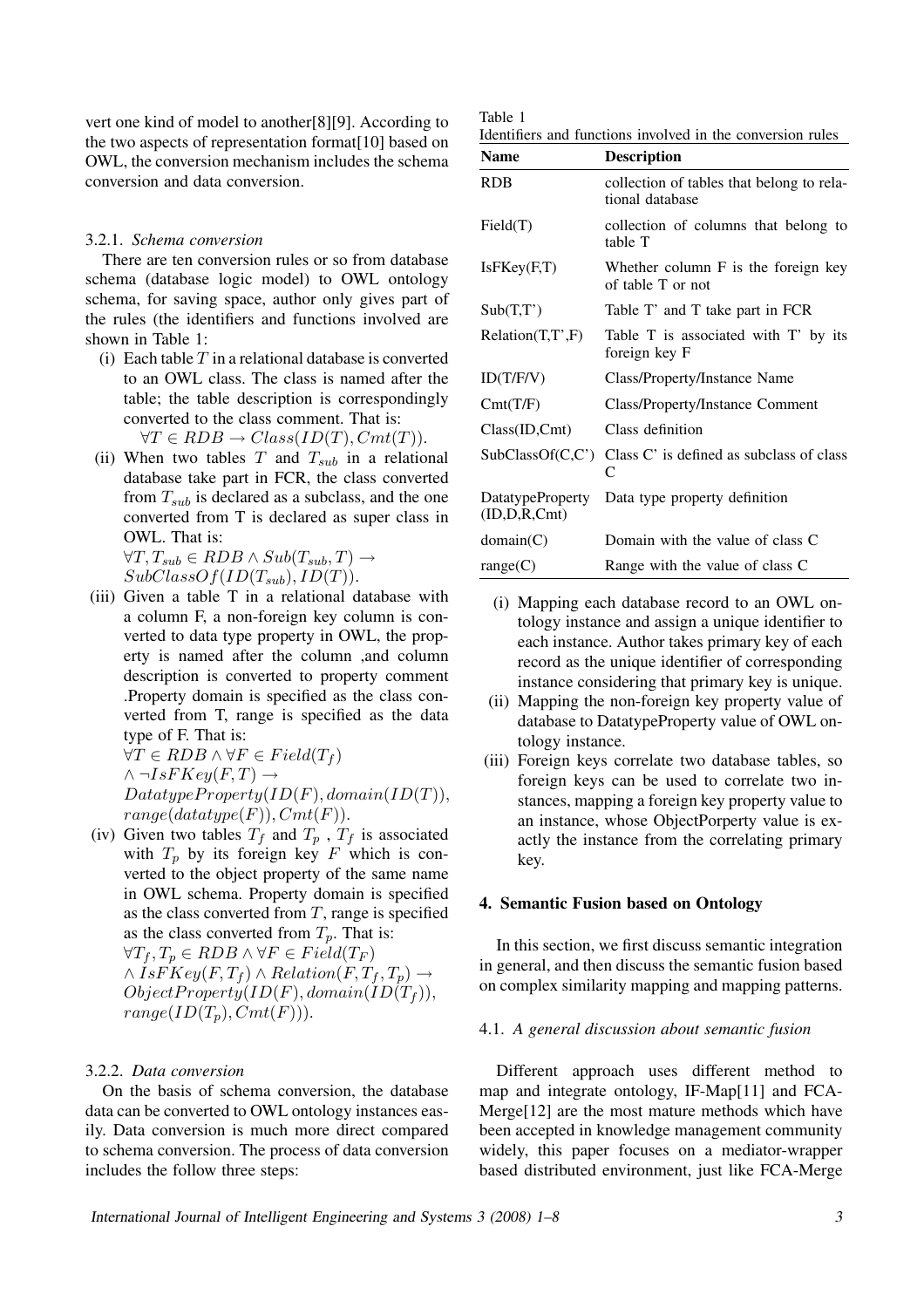approach, it uses the bottom-up mapping method to integrate different local ontologies. Most of the approaches do not define the ontology mapping patterns, and they can not define the relationship between the local ontologies and the integrated global ontologies with formal method, and this is the reason why they can not apply ontology integration to support semantic level query rewriting, MBL[13] approach defines the mapping patterns, but it uses logic mapping method, and does not discuss how to combine the ontology reasoning with structured or semistructured information query rewriting. HOME[14] and TOSS[15] are the most similar approach with our proposed approach, but they only support oneone mapping and the query rewriting algorithm is simple. Another problem is the definition of ontology mapping, it is not flexible, and can not express the relationship between mapping or integrated ontologies formally, which makes users can not use the global ontology to enable semantic level query information over integrated systems.

#### 4.2. *Semantic Fusion based on the patterns*

The patterns of semantic fusion can be categorized into four kinds of ontology mapping[5]: direct mapping, subsumption mapping, composition mapping and decomposition mapping[13], a mapping can be defined as:

Definition 1 *A Ontology mapping is a structure*  $\mathcal{M} = (\mathcal{S}, \mathcal{D}, \mathcal{R}, v)$ , where S denotes the concepts *of source ontology,* D *denotes the concepts of target ontology,* R *denotes the relation of the mapping and* v *denotes the confidence value of the mapping,*  $0 \leq v \leq 1$ .

A direct mapping relates ontology concepts in distributed environment directly, and the cardinality of direct mapping could be one-to-one. A subsumption mapping is a 6-tuple  $S_M = (\mathcal{D}_m, \mathcal{R}_m, \mathcal{B}_m, \preceq_m)$  $, \mathcal{I}_m, v$ , where  $\mathcal{D}_m$  is a direct mapping expression;  $\mathcal{R}_m$  is the first target concept, which is the most specialized ontology concept. The mapping between the source ontology and  $\mathcal{R}_m$  is denoted as **Root ontol**ogy concept mapping;  $\mathcal{B}_m$  is the last target concept, which is the most generalized ontology concept. The mapping between the source ontology and  $\mathcal{B}_m$  is denoted as **Bottom ontology concept mapping**;  $\preceq_m$  is inclusion relation between target ontology concepts;  $\mathcal{I}_m$  is the inverse mapping. Subsumption mapping is used to denote concept inclusion relation especially in the multiple IS-A inclusion hierarchy. The composition mapping is a 4-tuple  $\mathcal{C}_{\mathcal{M}} = (\mathcal{F}_m, \mathcal{A}_m, \mathcal{B}_m, v),$ where  $\mathcal{F}_m$  is a direct mapping expression;  $\mathcal{A}_m$  is

chaining of role(s) between target ontology concepts;  $\mathcal{B}_m$  is the last target symbol, which is the node of chaining target role(s), and composition mapping is used to map one concept to combined concepts. For example, the mapping *address*=*contact*(*country, state, city, street, postcode*) is a composition mapping, in which the concept *address* is mapped to combined concept "*contact, country, state, street, and postcode*" of local schema elements. The decomposition map**ping** is a 4-tuple  $\mathcal{C}_{\mathcal{M}} = (\mathcal{A}_m, \mathcal{B}_m, \mathcal{L}_m, v)$ , where  $\mathcal{A}_m$ is chaining of role(s) between source ontology concepts;  $\mathcal{B}_m$  is the last target symbol, which is the node of chaining source role(s);  $\mathcal{L}_m$  is a direct mapping expression. Decomposition mapping is used to map a combined concept to one local concept, and the example for the decomposition mapping is the reverse of the composition. These four mapping patterns was discussed in paper [4]

This paper defines some properties of semantic mapping which are useful in the task of semantic query planning. The first property is transitivity, for the mapping  $\mathcal{M}_{i-1,i} = (C_{i-1}, C_i, \mathcal{R}, v_{i-1,i})$ and  $\mathcal{M}_{i,i+1} = (C_i, C_{i+1}, \mathcal{R}, v_{i,i+1})$ , a new mapping  $\mathcal{M}_{i-1,i+1} = (C_{i-1}, C_{i+1}, \mathcal{R}, v_{i-1,i+1})$  can be created to satisfy the mapping relation R. The second property is symmetric, which means that the mapping  $\mathcal{M} = (\mathcal{S}, \mathcal{D}, \mathcal{R}, v)$  is equal to the mapping  $\mathcal{M}' = (\mathcal{D}, \mathcal{S}, \mathcal{R}, v)$ . The third property is strong mapping property, it can be described as follows. **Definition 2** *A set of mappings*  $\mathcal{M}_i$  *(*0  $\leq$  *i*  $\leq$  *n*)*are* 

*strong if they can satisfy the following conditions:*

- *i). They share the same mapping relation* R*, and the mapping relation is transitivity;*
- *ii*). For  $\forall (i, j, k), v_i, v_j, v_k$  are the confidence value *of mapping*  $\mathcal{M}_i$ ,  $\mathcal{M}_j$ ,  $\mathcal{M}_k$ , then  $v_i \le v_j + v_k$ .

### 5. Semantic Query Rewriting and Planning

The semantic query in a mediator-based DIS can be express as figure 2. Each data source uses its local wrapper to describe its semantics and its mapping relationship with other nodes. The semantic information is described with the language based on its ontology, and constructs the global semantics in the mediator environment based on ontology via ontology fusion mechanism. The user's request is rewritten and modified accordingly based on the global semantics, and is due processed optimally. Corresponding operation plan is made and passed by the wrapper to each data source node for operation. From above description, we know that this paper employs the GAV(Global as View) method to process the user's query[1]. The knowledge stored at mediator supply a global seman-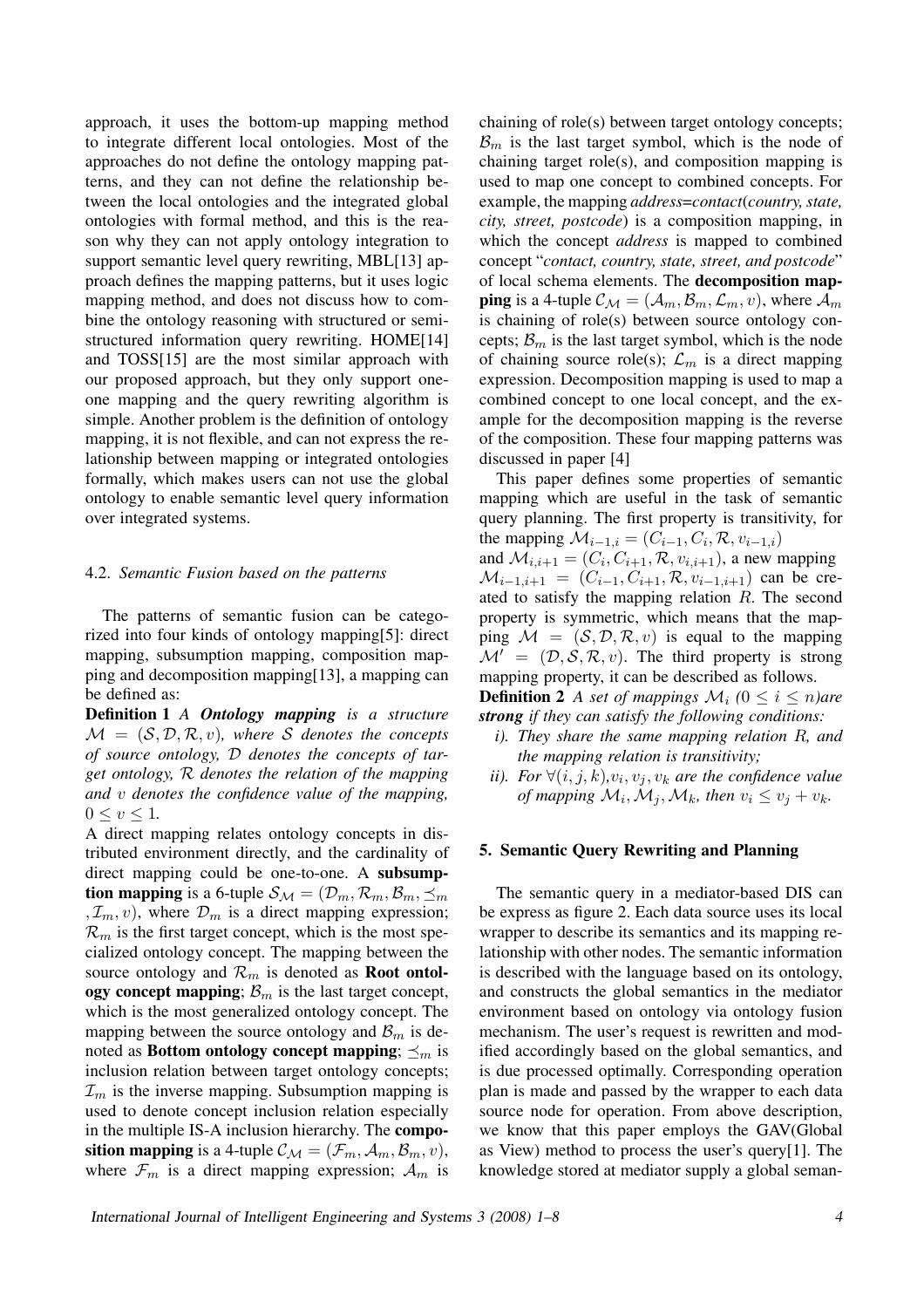

Figure 2. Semantic Querying in a Mediator-based WIS

tic view of the wrappers, which can be described as the ontology fusion connections list, and it can be described as<sup>[4]</sup>:

Definition 3 *Fusion Connection is a structure*  $\mathcal{F}_c(O_1 : C_1, O_2 : C_2, \ldots, O_n : C_n, \mathcal{M})$ , where  $C_1$ *denotes a concept or concept set of ontology*  $O_1$ ,  $C_2$ *denotes a concept or concept set of Ontology*  $O_2$ , M *denotes the mapping relationship between*  $C_1$ ,  $C_2$ ,  $\ldots$  and  $C_n$ .

As has been mentioned above, the mapping patterns are direct mapping, subsumption mapping and composition mapping, the fusion connection can be described as  $\mathcal{F}_{cd}$ ,  $\mathcal{F}_{cs}$  and  $\mathcal{F}_{cc}$  respectively. The query can be described as a structural query with semantic enhanced, which can be described as an extension of relational algebra.

In order to simplify the discussion, this paper just pays attention to the query planning mechanism of the selection operation. Briefly, a selection operation can be expressed as  $\sigma(X : S, Y)$   $\{X \subseteq P_i \cup P_o, Y \subseteq$  $PE$ }, where  $P_i$  is the input query pattern,  $P_o$  is output query pattern,  $PE$  is predication list,  $S$  denotes the site in which the query will be executed. We define two operators  $\cup$  and  $\bowtie$  to represent  $Union$  and  $Join$ operation separately, and define the operator  $\Rightarrow$  to represent the query rewriting operation, and we use  $\sigma(X: S_0, Y)$  or  $\sigma(X, Y)$  to denote the user's query from the mediator site.

Firstly, we propose how to rewrite pattern tree (which is the X element of expression  $\sigma(X, Y)$ ), there maybe several cases as follows:

(i) X is one of the elements of input query pattern or output query pattern, and it is also a concept in the global ontology hierarchy.  $X_i(1 \leq i \leq n)$ are the concepts for different local ontologies.  $X$  and  $X_i$  were combined into one concept in

**Algorithm 1:** SQLRWPlan( $\sigma(X, Y)$ , FL) **Input:**  $\sigma(X, Y)$  is the query needed to be processed,  $FL$  is the fusion connection list. **Output:**  $P$  is the query planning sequence  $1 \ P \leftarrow \emptyset$ ,  $S_q \leftarrow \emptyset$ ; 2 foreach  $x \in X$ do 3 switch *Mappings of* X *node in fusion list* F L do 4 case direct fusion 5  $P \leftarrow P + (\sigma(x, Y), \{\sigma(x, Y), \sigma(x_1 :$  $S_1, Y), \sigma(x_2 : S_2, Y), \ldots, \sigma(x_n :$  $S_n, Y$ }, ∪); 6 case *subsumption or composition* 7  $P \leftarrow P + (\sigma(x, Y), \{\sigma(x_1 :$  $S_1, Y), \sigma(x_2 : S_2, Y), \ldots, \sigma(x_n : S_n)$  $S_n, Y) \}, \cup);$ 8 end 9 end 10  $S_q \leftarrow S_q + \sigma(x_1 : S_1, Y) + \sigma(x_2 :$  $S_2, Y) + \ldots + \sigma(x_n : S_n, Y);$ 11 end 12 foreach  $\sigma(x, Y) \in S_q$  do 13 foreach  $y \in Y$  do 14 switch *Mappings of* Y *concept in fusion list*  $FL$  do 15 case direct funsion 16  $P \leftarrow P + (\sigma(x, y), \{\sigma(x, y), \sigma(x \cdot$  $S_1, y_1), \sigma(x: S_2, y_2), \ldots, \sigma(x:$  $S_n, y_n)$ , ∪); 17 case *subsumption* 18  $P \leftarrow P + (\sigma(x, y), \{\sigma(x:$  $S_1, y_1), \sigma(x: S_2, y_2), \ldots, \sigma(x:$  $S_n, y_n)$ , ∪); 19 case *decomposition* 20  $P \leftarrow$  $P + (\sigma(x, y), \{\sigma(x, y_1 \wedge F), \sigma(x, y_2 \wedge$  $(F), \ldots, \sigma(x, y_n \wedge F) \}, \bowtie, F);$ 21 end 22 end 23 end 24 end 25 return  $P$ ;

> the integrated global ontology with strong direct mappings, which means that  $X$  and  $X_i$  can match each other, then we can rewrite  $X$  as  $X \cup \bigcup X_i$ . The responding selection rewrit- $1\leq i\leq n$ ing can be expressed as:

$$
\sigma(X, Y) \Rightarrow \sigma(X, Y) \cup \sigma(X_1 : S_1, Y) \cup \sigma(X_2 : S_2, Y) \dots \cup \sigma(X_n : S_n, Y) \quad (1)
$$

(ii) The concept of  $X$  is generated by the subsumption mapping or composition mapping of  $X_i(1 \leq i \leq n)$ , then we can rewrite X as  $1\leq i\leq n$  $X_i$ . The responding selection rewriting can be expressed as: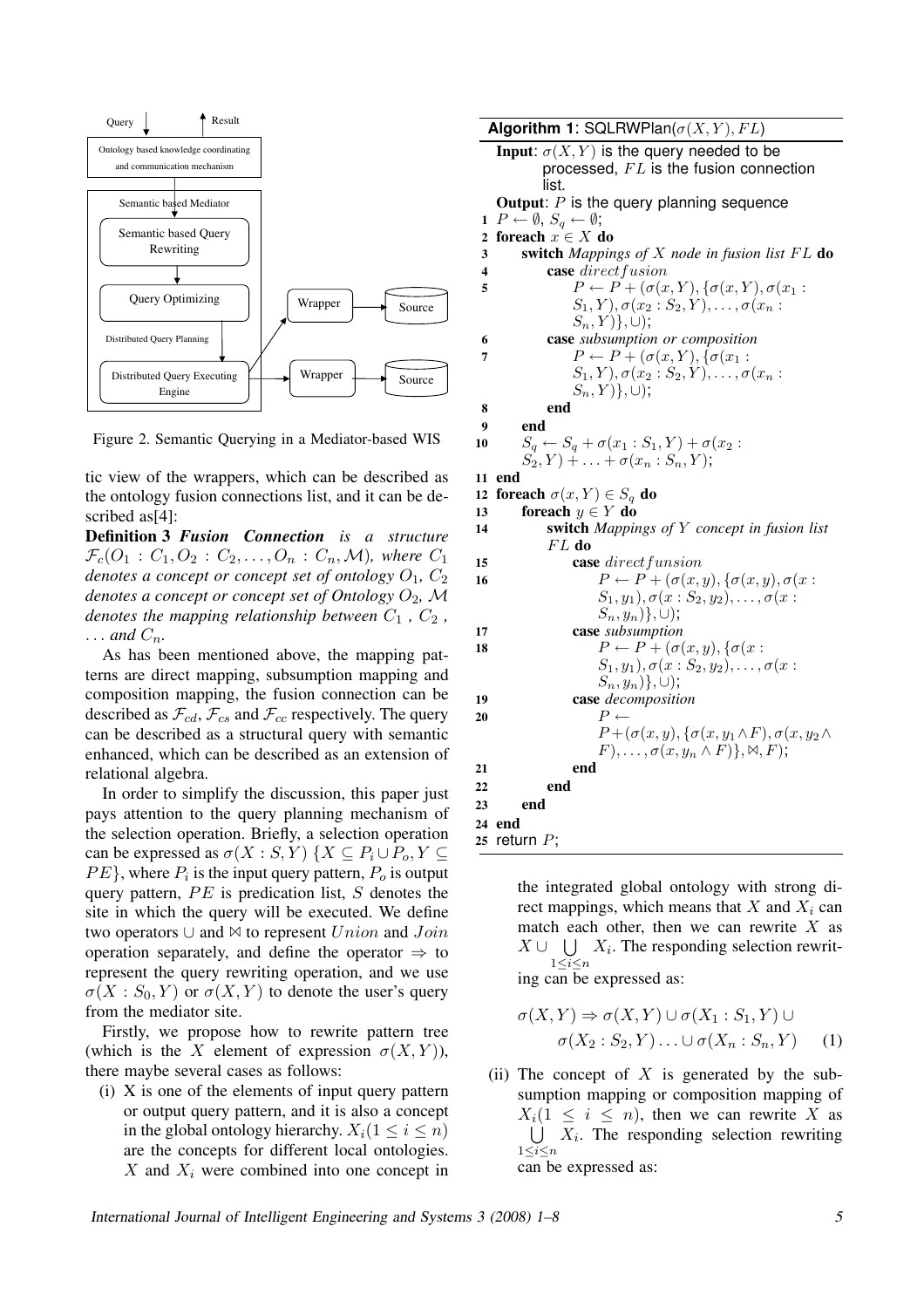$$
\sigma(X,Y) \Rightarrow \sigma(X_1 : S_1, Y) \cup \sigma(X_2 : S_2, Y) \dots \cup \sigma(X_n : S_n, Y) (2)
$$

And then, we propose how to rewrite the predication expressions (which is the Y element of the expression  $\sigma(X, Y)$ , there are also several cases, which can be described as follows:

(i) If there are lots of concept  $Y_i(1 \leq i \leq n)$  combined in the concept  $Y$  of global Ontology, we can rewrite Y as  $Y \cup \bigcup Y_i$ . The correspond- $1\leq i\leq n$ 

ing selection rewriting can be described as:

$$
\sigma(X, Y) \Rightarrow \sigma(X, Y) \cup \sigma(X : S_1, Y_1)
$$
  

$$
\cup \sigma(X : S_2, Y_2) \dots \cup \sigma(X : S_n, Y_n)
$$
 (3)

(ii) If the concept  $Y$  is generated by the subsumption mapping of  $Y_i(1 \leq i \leq n)$ , we can rewrite Y as  $1\leq i\leq n$  $Y_i$ . The corresponding selection rewriting can be described as:

$$
\sigma(X,Y) \Rightarrow \sigma(X:S_1,Y_1) \cup \sigma(X:S_2,Y_2) \dots \cup \sigma(X:S_n,Y_n)
$$
 (4)

(iii) If the concept  $Y$  is generated by the composition mapping of  $Y_i(1 \leq i \leq n)$ , suppose the composition condition is  $F$ , we can rewrite  $Y$ as  $(Y_1 + Y_2 + \ldots Y_n) \cap F$ . The corresponding selection rewriting can be described as:

$$
\sigma(X, Y) \Rightarrow \sigma(X: S_1, Y_1 \wedge F) \bowtie
$$
  

$$
\sigma(X: S_2, Y_2 \wedge F) \dots \bowtie \sigma(X: S_n, Y_n \wedge F)
$$
(5)

It is worth to point out that rewriting process may require a recursion in the transitivity property of semantic mapping.

The query planning is a sequence, each node of the sequence can be denoted as  $P_n = (Q_n, S_n, C_n, F_n)$ , where  $Q_n$  is the query which is needed to rewrite,  $S_n$ is a set of sub query executed on different sites,  $C_n$ denotes the connection operator, in most time, it is  $\cup$  or  $\bowtie$  operator,  $F_n$  is the predication which denotes the connection conditions.  $P_n$  represents the query rewriting procedure of query  $Q_n$ . The query planning procedure of user's query  $\sigma(X, Y)$  can be expressed in algorithm 1.

#### 6. Evaluation

We develop a mediator based information integration system named OBSA, the logical architecture of OBSA is illuminated in figure 3. It is divided into five layers:

1. Information Source Layer (ISL). This layer is the autonomic systems, such as Enterprise Informa-



Figure 3. The general architecture of OBSA.

tion System, File System Servers, Relation or Objectoriented Database System, Workflow System and so on. This paper focuses on the topic of converting relation database to Ontology.

2. Middle Data Layer (MDL). The semantic transition adapter generates the middle data layer under a specified mechanism.

3. Semantic Integration Layer (SIL). This layer manages the storage of the data from middle data layer, and supplies the basic semantic service for semantic access interface layer. It is also the core semantic platform for the application layer.

4. Semantic Access Layer (SAL). Provided the access method and interface for the application systems. This paper focuses on relational query, an XML query has been discussed in paper [16].

5. Application Layer (APL). Applications that use the access layer interface to process the data from the distributed data source.

Unstructured and semi-structured information have different types and operation methods, they are incompatible with each other. It is very important to provide a global and consistent semantic view to all the information to overcome the diversity of them. OBSA uses a top-down semantic method to collect unstructured and semi-structured information, and stores them at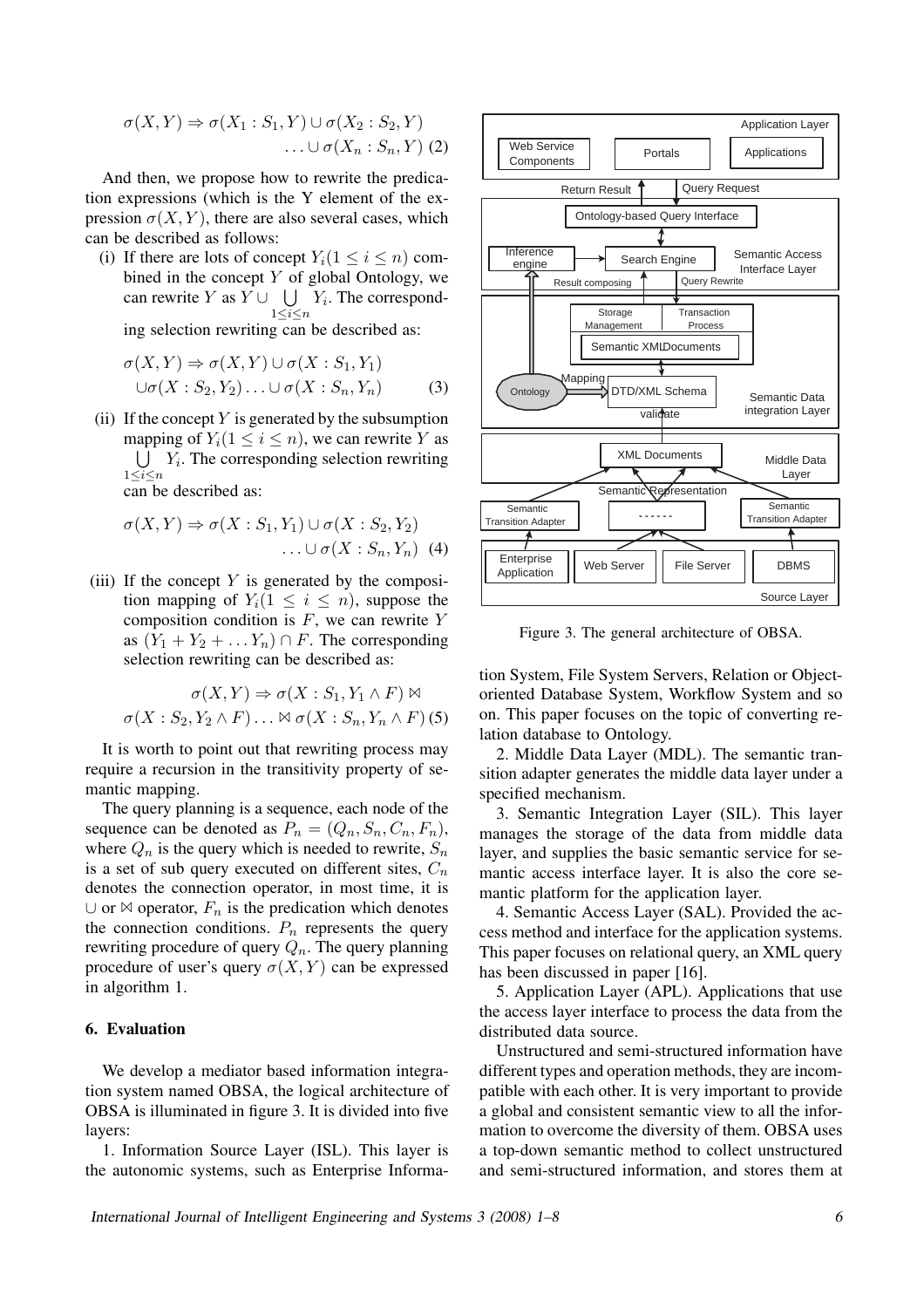

Figure 4. OBSA Adapter Architecture

the Semantic Integration Layer. The procedure can be described as follows:

OBSA employs web service based components named Semantic Adapter to perform the task of ontology integration. The semantic adapter acts as the wrapper of local site information, different local site has different semantic adapter, the global ontology site acts as the mediator of OBSA, the structure of the semantic adapter based information integration system can be illustrated by figure 4. The function of the semantic adapter can be described as follows:

- Ontology Establishing. With the help of domain expert, semantic adapter creates the local ontology to supply a local semantic view to express the semantic of local information source;
- Semantic Mapping. The semantic adapter maintains a mapping table, and mapping the local semantics to global semantics using method introduced in this paper;
- Query Processing. The semantic adapter accepted the query request from the global site, transfer it to the form which the local information source can accepted, the local information source execute the query and semantic adapter transform the result to the form which the global information site needed with XSLT technology;

– Some other functions will be added in the future. The main components of semantic adapter can be described as following:

- (i) SKC (semantic knowledge construction). SKC constructs semantic mapping knowledge between schemata, it uses the results of schema extraction and concept matching to establish mapping between local and global semantics schemata. The mapping knowledge is saved in VMT;
- (ii) MDD (Meta data dictionary). It could include some description of information source, such as schema, storage path, type and provider etc.;
- (iii) SKB (semantic knowledge base). It includes the knowledge needed to understand Ontology concept and their attributes, they are synonymous words, comparison of Chinese and English etc.

```
\epsilonTTtem>
  <STerm>Ontology.Term</STerm>
   <Description>
       Description of the Concept or Ontology
   </Description>
   <MappingList>
     <MapItem Type="M"> %Direct Mapping
       %IP Address, Port or Semantic 
       %Adapter Service Descrption
 <Source>Source Description</Source>
 <MTerm>Source1.Term</MTerm>
       <Relation>Map1.Relation</Relation>
       <CValue>Confidence Value></CValue>
     </MapItem>
     <MapItem Type="S"> %Subsumption Mapping
       <Source>Source Description></Source>
       <MTerm>Source2.Term1</MTerm>
 ....
       <MTerm>Source2.Termn</MTerm>
       <Relation>Map2.Relation</Relation>
       <CValue>Confidence Value></CValue>
     </MapItem>
     <MapItem Type="C"> %Composition Mapping
       <Source>Source Description></Source>
       <MTerm>Source3.Term1</MTerm>
       <MConcatenate>
          Term1.Concatenate
       </MConcatenate>
 ....
       <MTerm>Source3.Termn</MTerm>
       <MConcatenate>Termn.Concatenate</MConcatenate>
       <Relation>Map3.Relation</Relation>
       <CValue>Confidence Value></CValue>
     </MapItem>
   </MappingList>
</TItem>
```
Figure 5. Vocabulary Mapping Table

these knowledge is crucial to concept matching. SKB can expand automatically in the process of matching;

- (iv) VMT (vocabulary mapping table).The VMT contains the mapping list of local ontology and its instances, one item of the list can be described as figure 5:
- (v) MQW (Mapping and Querying Wrapper), act as the wrapper for ontology mapping and information retrieval.

Semantic accessing interface layer of OBSA accepts the request from the user of application layer, validates and optimizes it, and makes plan with rewriting technology for the requests and sends the executing plan to appropriate local sites, and gets results from these sites and returns the results to the users.

## 7. Discussion and Conclusion

The paper mainly discusses the extension of query planning on distributed database enabled information systems with wrapped ontologies. It discusses the converting from relation database to ontology and the complex ontology mapping patterns and fusion, it also discusses the semantic planning mechanism, which primarily extends structural query algebra wrapped with local ontologies. However, query optimizing in distributed web sites was not considered in the query planning mechanism discussed in this paper, future research will be focused on this topic.